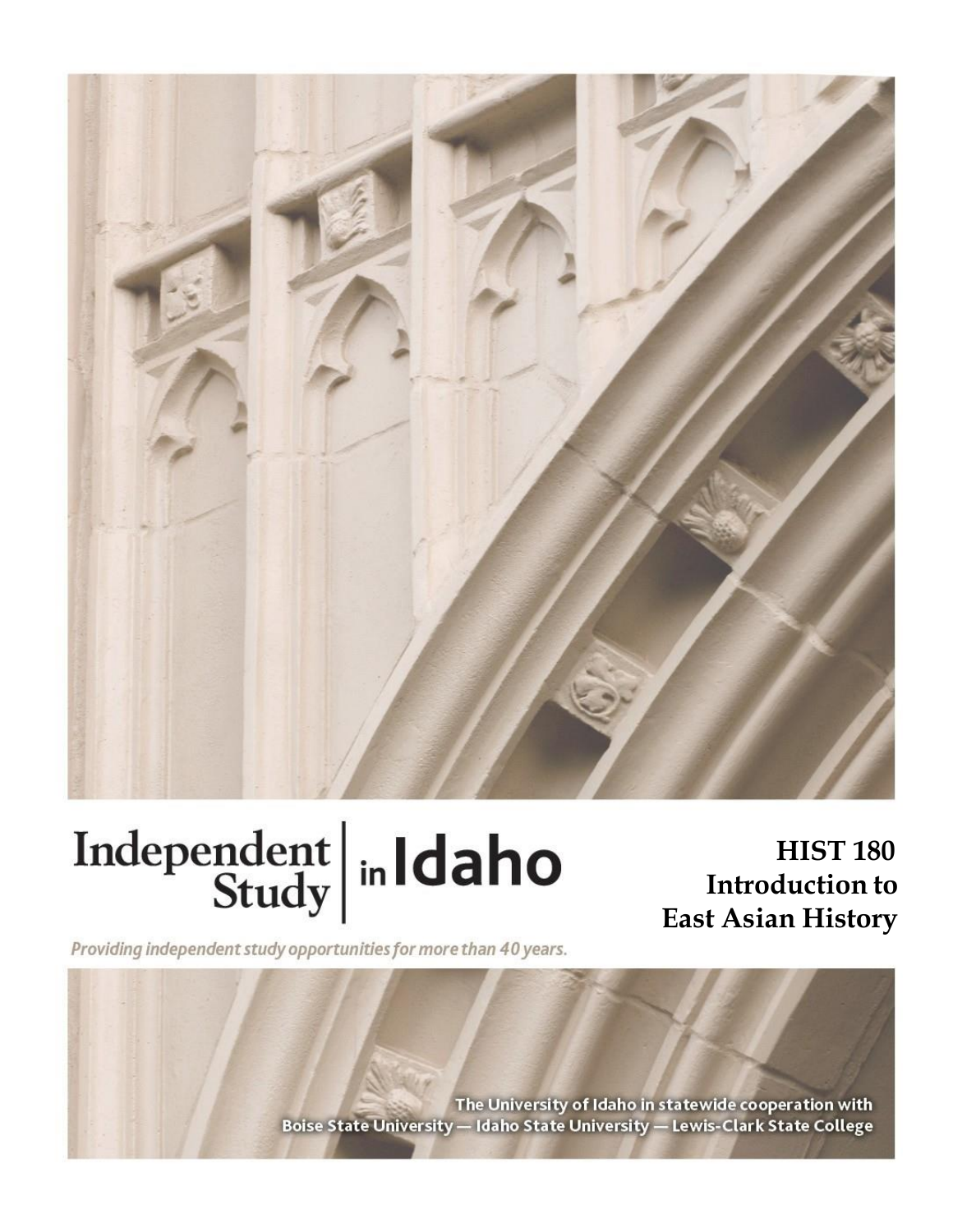

 $\left.\begin{array}{c|c} \textbf{Independent} & \textbf{h} \\ \textbf{Study} & \textbf{h} \end{array}\right.$ 

*Self-paced study. Anytime. Anywhere!*

#### **History 180 Introduction to East Asian History**

University of Idaho 3 Semester-Hour Credits

**Prepared by:** Pingchao Zhu Associate Professor of History University of Idaho

RV: 12/2013 2-Hist 180 Copyright Independent Study in Idaho/Idaho State Board of Education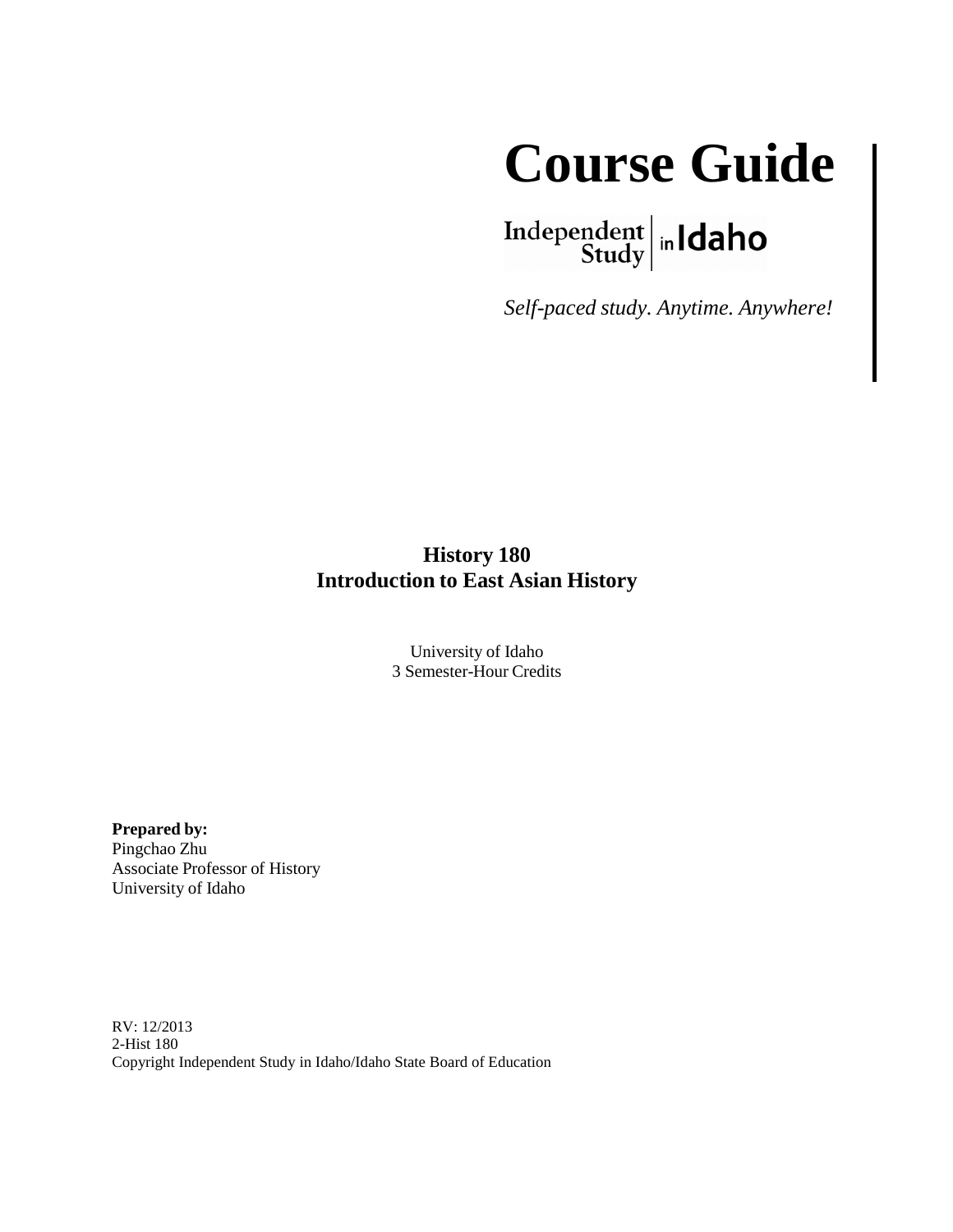#### **Table of Contents**

| Lesson 1: |  |  |  |
|-----------|--|--|--|
| Lesson 2: |  |  |  |
| Lesson 3: |  |  |  |
| Lesson 4: |  |  |  |
|           |  |  |  |
| Lesson 5: |  |  |  |
| Lesson 6: |  |  |  |
| Lesson 7: |  |  |  |
| Lesson 8: |  |  |  |
|           |  |  |  |
| Lesson 9: |  |  |  |
|           |  |  |  |
|           |  |  |  |
|           |  |  |  |
|           |  |  |  |
|           |  |  |  |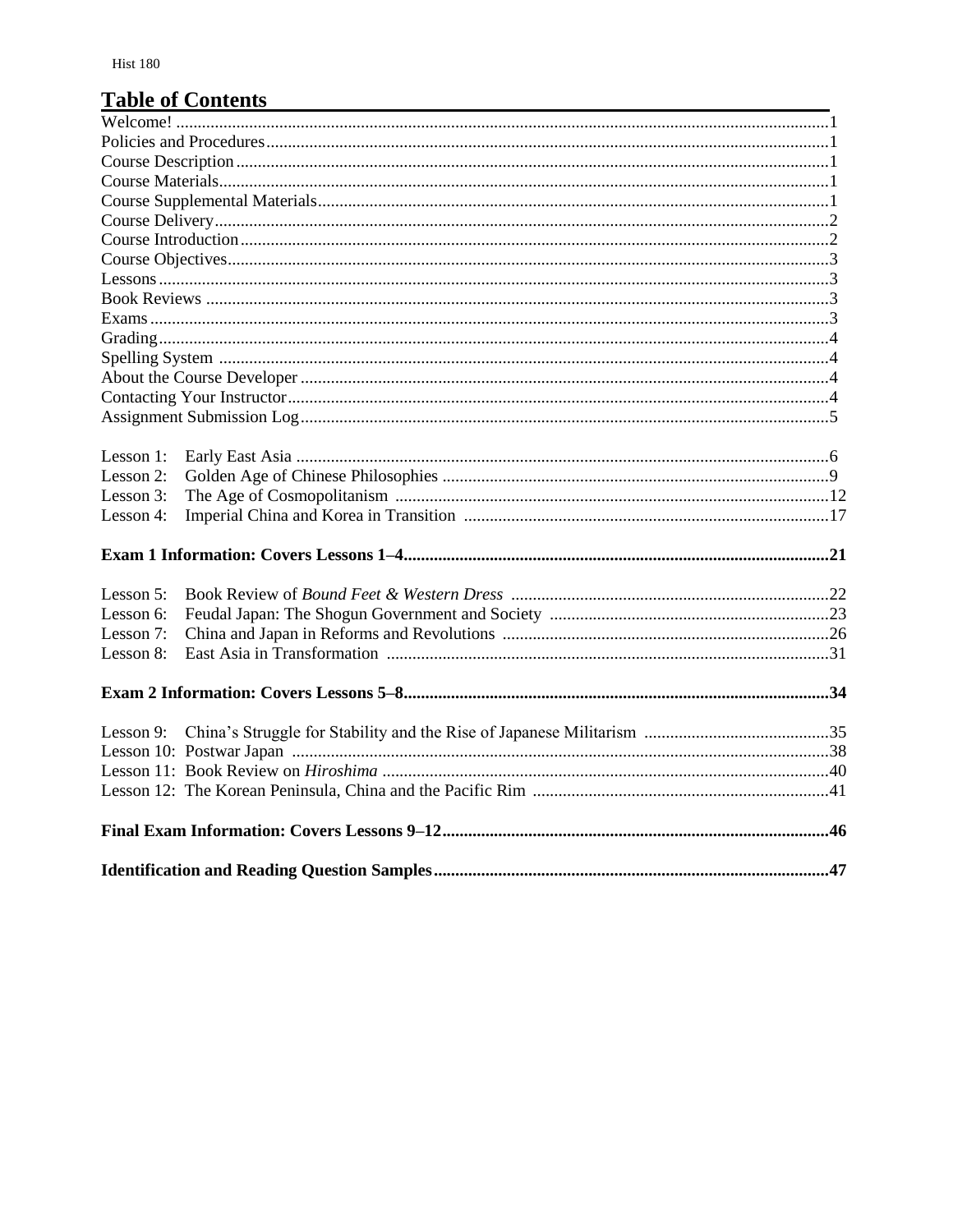#### **Hist 180: Introduction to East Asian History 3 Semester-Hour Credits: UI**

#### **Welcome!**

Whether you are a new or returning student, welcome to the Independent Study in Idaho (ISI) program. Below, you will find information pertinent to your course including the course description, course materials, course objectives, as well as information about written assignments, exams, and grading.

#### **Policies and Procedures**

Refer to the ISI website at **www.uidaho.edu/isi** and select *Students* for the most current policies and procedures, including information on setting up accounts, student confidentiality, exams, proctors, transcripts, course exchanges, refunds, academic integrity, library resources, and disability support and other services.

#### **Course Description**

Survey of traditional and modern Chinese, Japanese, and Korean history. General education credit, international.

*12 graded assignments, 3 exams* 

Students may submit up to 2 assignments per week. Before taking exams, students MUST wait for grades and feedback on assignments, which may take up to two weeks after date of receipt by the instructor.

ALL assignments and exams must be submitted to receive a final grade for the course.

#### **Course Materials**

#### **Required Course Materials**

- •Charles Holcombe, *A History of East Asia: From the Origins of Civilization to the Twenty-First Century*, Cambridge University Press, 2011. ISBN: 9780521731645
- •Pang-Mei Natasha Chang, *Bound Feet & Western Dress: A Memoir*, New York: Anchor Books, 1996. ISBN: 9780385479646
- •John Hersey, *Hiroshima*. New York: Vintage Books, 1985. ISBN: 0679721037.

#### **Course Supplemental Materials**

#### **1.** *The Pacific Century***, Documentary series**

*The Pacific Century,* produced by the Pacific Basin Institute and Annenberg/CPB (The Annenberg Foundation and the Corporation for Public Broadcasting), is a set of ten instructional videos on the political, cultural, and economic development of major East Asian countries, including China, Japan, South Korea, Taiwan, Hong Kong, and Vietnam during the past 150 years. The video series, produced in 1992, discusses interesting issues involved in these East Asian countries on their path toward industrialization, their struggle for democracy, and the frustration between tradition and modernization. The visual information in the series is the most helpful material to students in this course. The Media Center of Washington State University/University of Idaho now has this series in possession. Students need to obtain an authorization from the instructor in order to check the tapes out.

The ten episodes, each tape about 57 minutes long, are as follows:

- 1. The Two Coasts of China: Asia and the Challenge of the West
- 2. The Meiji Revolution
- 3. From the Barrel of a Gun
- 4. Writers and Revolutionaries
- 5. Reinventing Japan
- 6. Inside Japan, Inc.
- 7. Big Business and the Ghost of Confucius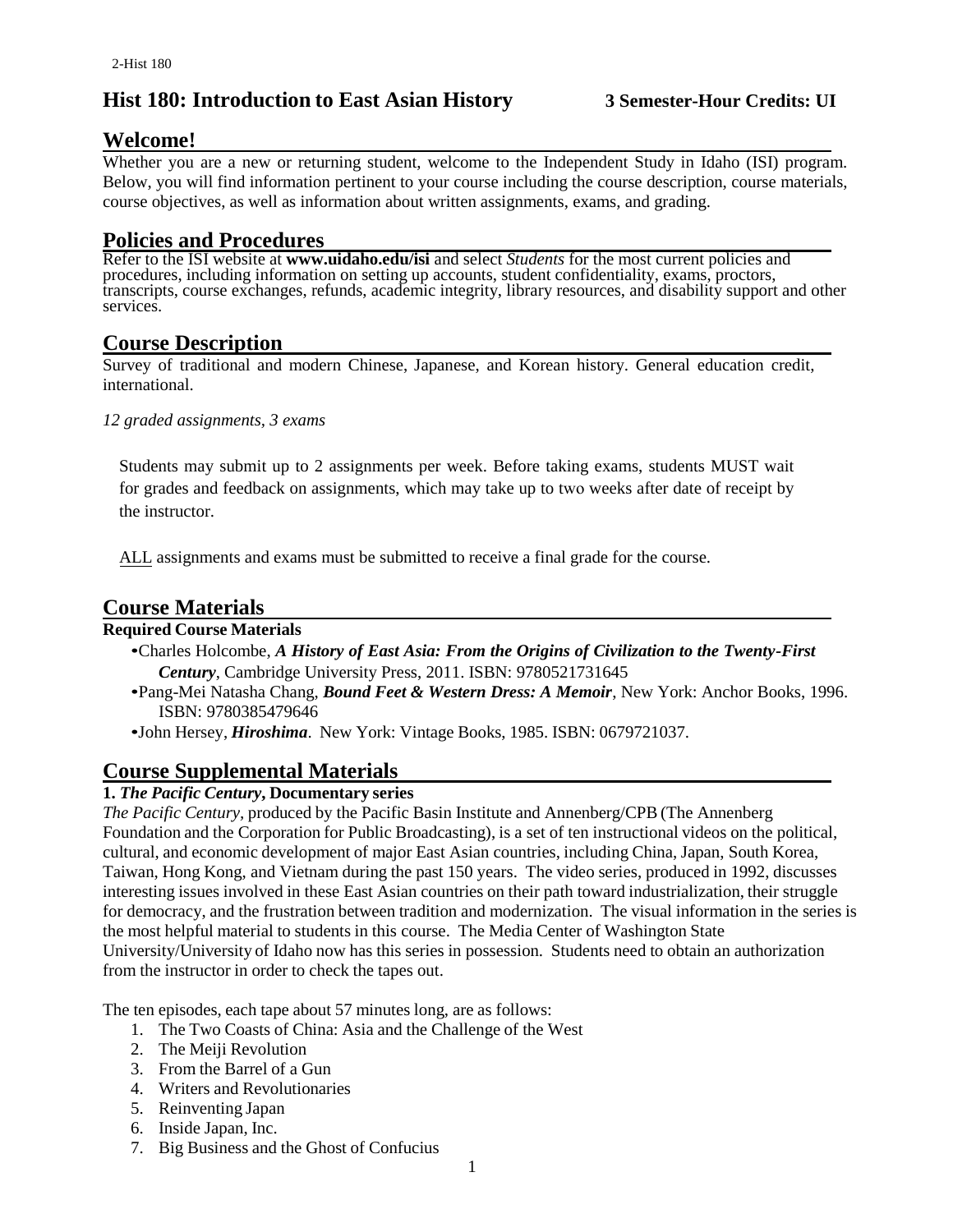#### 2-Hist 180

- 8. The Fight for Democracy
- 9. Sentimental Imperialists: America in Asia
- 10. The Pacific Century: The Future of the Pacific Basin

For more information, check CPB's website at **[http://www.learner.org.](http://www.learner.org/)**

#### **2. Videos**

The following films and documentaries are suggested as references to help students better understand some issues in this course.

## **China**

55 Days in Peking Raise the Red Lanterns The Good Earth Farewell My Concubine The Last Emperor Jiu Dou Red Corner To Live Crouching Tiger Hidden Dragon Blue Kite The First Emperor of China (documentary) Not One Less Forbidden City: The Great Within (documentary) Breaking the Silence China in Revolution, 1911-49 (documentary) The Road Home Mao Years, 1949-76 (documentary) Gate of Heavenly Peace (documentary) A World at War, China in WWII (documentary)

Black Rain (English subtitles) Three Seasons (English subtitles) Gung Ho Scent of the Green Papaya (English Shall We Dance (English subtitles) subtitles) Mishima: A Life in Four Chapters Regret to Inform (documentary) Hiroshima Vietnam at Crossroads (documentary) A World at War, Japan in WWII (documentary) Colonel Comes to Japan (documentary)

#### **Taiwan**

Eat Drink Man Woman The Wedding Banquet

#### **Course Delivery**

This course is available online. An electronic course guide is accessible through Canvas at no additional cost. Refer to your *Registration Confirmation Email* for instructions on how to access Canvas.

#### **Course Introduction**

This course is a general survey of both traditional and modern history on major countries in East Asia, including China, Japan, Korea, and on regions such as Hong Kong and Taiwan. The course examines major events and developments in traditions, culture, philosophical thoughts, political organizations, social structures, economic institutions, religious practices, western impact, as well as foreign relations of these nations. Through examination of East Asian traditions and ideologies, we not only see how the East viewed the West but also vice versa. The focus will be placed on how East Asian states underwent transformation throughout history and took the challenge to become industrialized over time. The course will explore patterns of political and economic reforms in East Asia. The study of East Asian history tends to provide students with necessary information to understand, with a global perspective, interaction and interrelations of the greater region known as the Pacific Rim, which began to play a more and more important role in international politics as well as globalization since the 1980s.

#### **1) In English 2) In Chinese with English Subtitles**

#### **Japan Vietnam**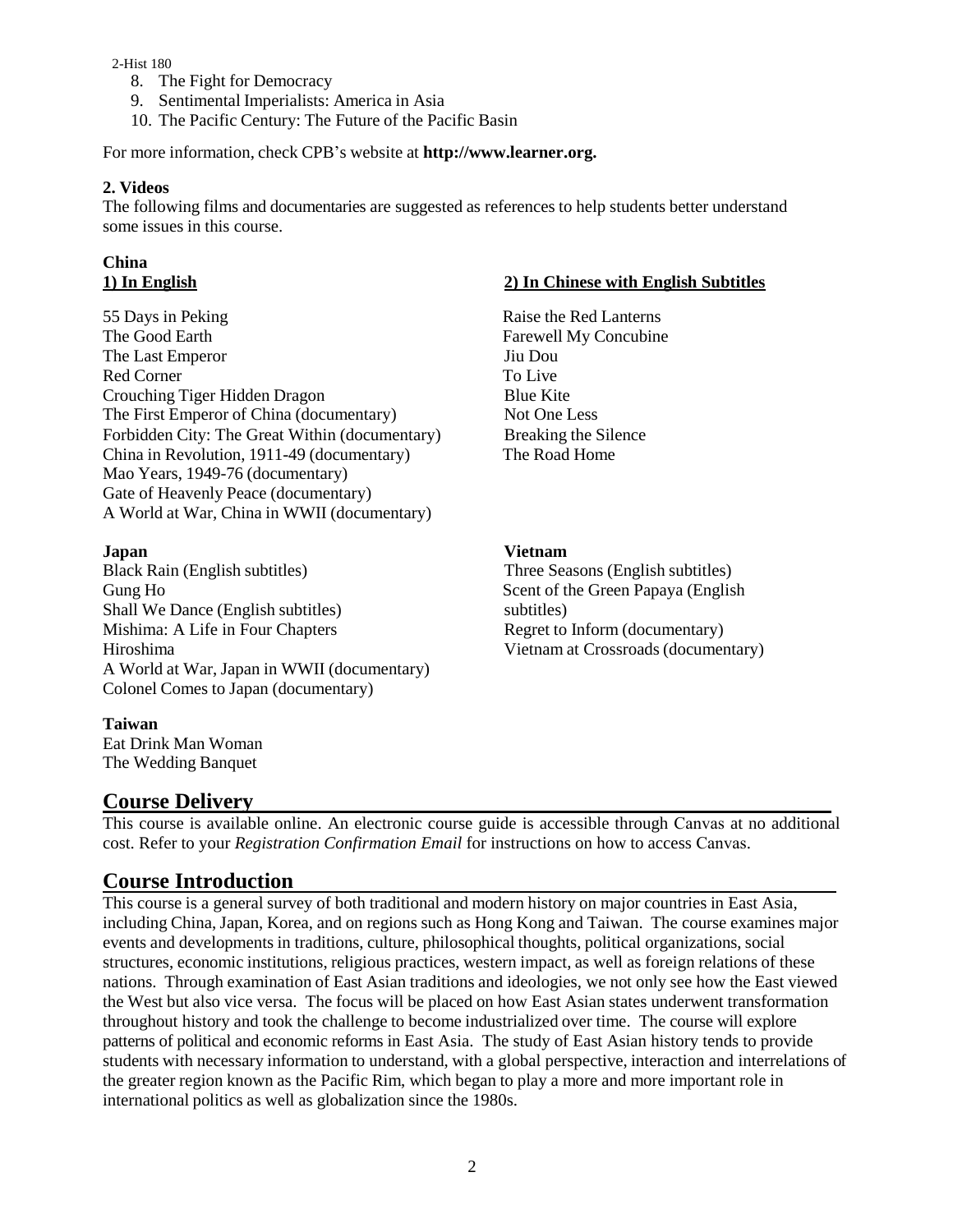#### 2-Hist 180 **Course Objectives**

The primary objective of this course is to introduce general understanding of East Asia. Students are expected to achieve the following by the end of the course:

- To learn major Asian traditions and cultures both in theory and in practice;
- To understand general characteristics of East Asian political and economic structures and philosophical traditions;
- To interpret interaction between the East and the West in historical perspective;
- To explain western impact on, and responses from, East Asian countries;
- To identify major problems in the region, then and now;
- To appreciate cultural diversity; and
- To familiarize with some literature and scholarship on East Asia.

Students are encouraged to apply a comparative approach in both readings and writings.

#### **Lessons**

There are *twelve* written assignments in this course, two of which are book reviews. Each lesson includes the following components:

- Lesson objectives
- An introductory lecture
- A reading assignment
- A written assignment usually includes identification of several important terms or events, commentary on an article excerpt, and a few short answers or short essays (in some cases, essays) discussing historical significance of the major developments covered in the lessons.

#### **Study Hints:**

- Keep a copy of every written assignment submitted.
- Complete all assigned readings.
- Set a schedule allowing for completion of the course one month prior to your desired deadline. An *Assignment Submission Log* is provided for this purpose.
- Take notes while reading and write down points you do not understand. If necessary, you may contact the course instructor for explanation through e-mail.

For each lesson students are required to submit a written assignment, which will be based on the reading and questions raised in the course guide. Each written assignment must be typed. There is no specific requirement for the length of the work but either too short or too long will not give extra strength to the writing.

#### **Book Reviews**

The *two* book reviews are based on the two books assigned for this course. All book reviews must be typed, double spaced in 12 point font, and between 6 to 8 pages in length. The two book reviews are assigned as written assignment 5 and written assignment 11 and should be submitted in order. See the respective written assignment for detailed requirements and instructions for each review.

#### **Examinations**

• You must wait for grades and comments on written assignments prior to taking each subsequent examination.

Examinations include identifications and essay questions, and are not cumulative. Examination questions come mainly from the written assignments in lessons and lectures. To prepare for each examination, students should stay with the course guide closely, read each chapter thoroughly, and finish written assignments carefully. Submit all written assignments preceding each exam prior to requesting it.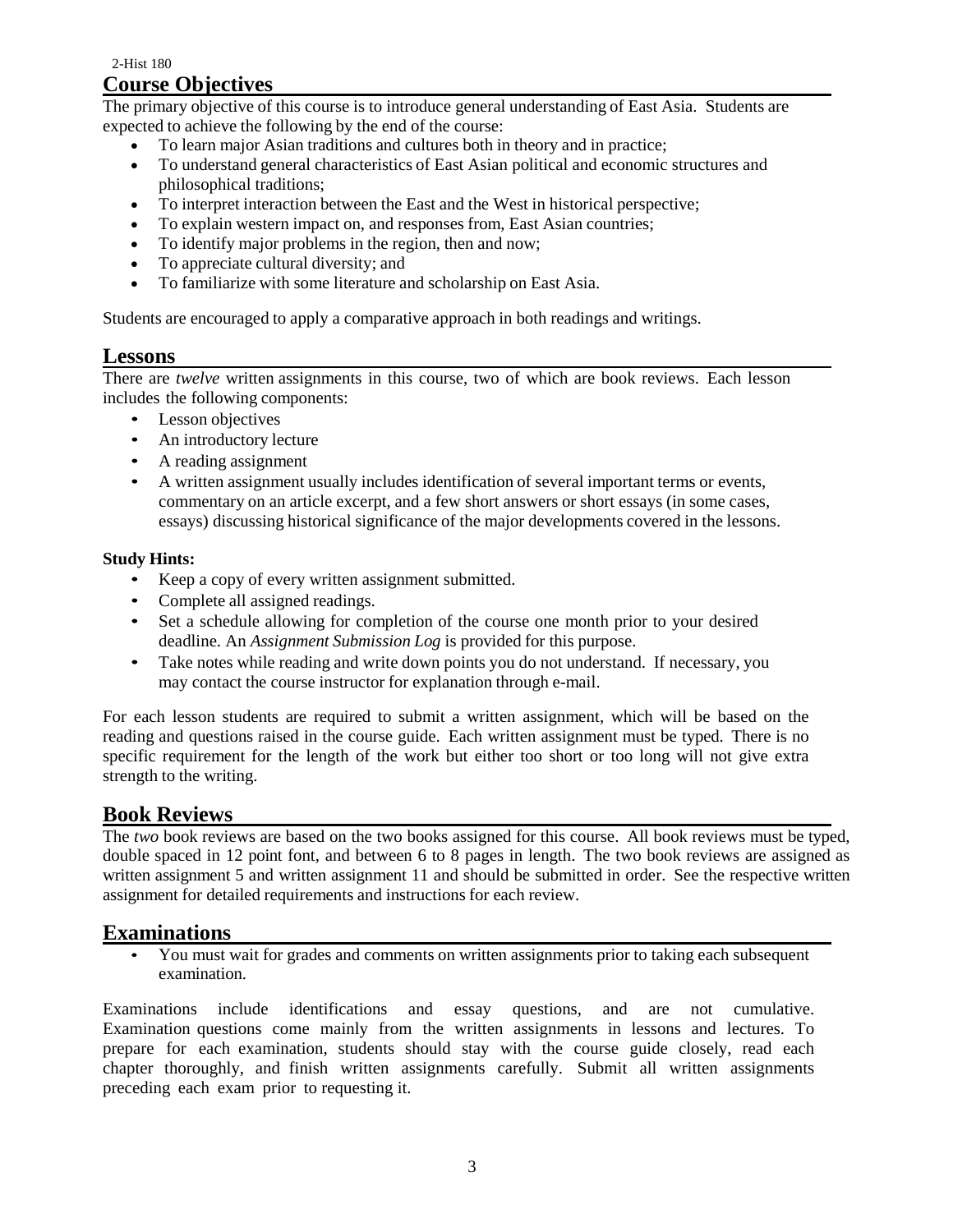#### **Grading**

The final course grade is issued after **all** written assignments and examinations have been graded. Final course grade will be based upon the following considerations:

| <b>Point Distribution:</b> |                                | <b>Grade Breakdown:</b> |
|----------------------------|--------------------------------|-------------------------|
| Ten written assignments    | 25 maximum points each $=$ 250 | $A = 500-450$           |
| Two book reviews           | 35 maximum points each $= 70$  | $B = 449-400$           |
| Three examinations         | 60 maximum points each $= 180$ | $C = 399-350$           |
|                            | <b>Total Points: 500</b>       | $D = 349 - 300$         |
|                            |                                | $F = 299$ and below     |

Acts of academic dishonesty, including cheating or plagiarism are considered a very serious transgression and may result in a grade of F for the course.

#### **Spelling System**

The main textbook, *A History of East Asia: From the Origins of Civilization to the Twenty-First Century* by Charles Holcombe is using pinyin system (the Chinese spelling system), instead of Wade-Giles system (the western spelling system), in spelling out Chinese names and places. Since most of the English scholarship on China has begun adopting pinyin system, students in this course are expected to apply pinyin system to their written assignments and examinations.

#### **About the Course Developer**

This course was developed by Dr. Pingchao Zhu, an associate professor in the History Department at University of Idaho. She is specialized in East Asian history and Sino-U.S. relations. Courses she has taught include Survey of East Asian History, Modern China, Modern Japan, The Pacific Rim, World History, The Korean War, History of the Cold War, U.S. and the Vietnam War, and U.S. Diplomatic History. To learn more about her teaching and research interests, please check her website at **[http://www.uidaho.edu/~pzhu.](http://www.uidaho.edu/~pzhu)**

#### **Contacting Your Instructor**

Instructor contact information is posted in the *Course Rules* document on your Canvas site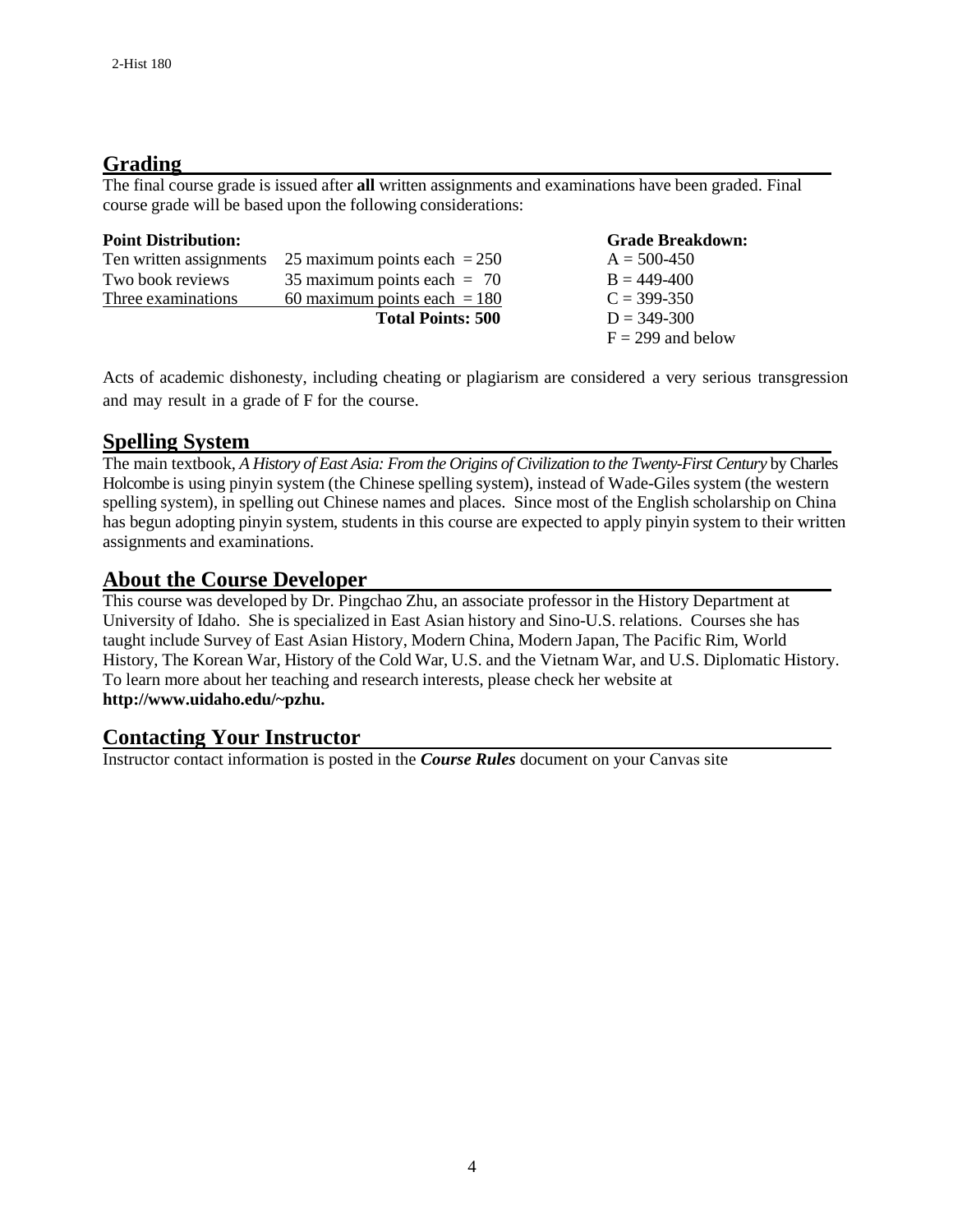| <b>Lesson</b>                     | <b>Chapters</b>  | <b>Written Assignments</b>                          | <b>Date Submitted</b> |  |  |
|-----------------------------------|------------------|-----------------------------------------------------|-----------------------|--|--|
| $\mathbf{1}$                      | $\mathbf{1}$     | IDs, Short Answers, &<br><b>Reading Questions</b>   |                       |  |  |
| $\overline{2}$                    | $\boldsymbol{2}$ | IDs, Short Essays, &<br><b>Reading Questions</b>    |                       |  |  |
| $\mathbf{3}$                      | $3-4$            | <b>IDs, Short Essays</b>                            |                       |  |  |
| $\overline{\mathbf{4}}$           | $5-6$            | <b>IDs &amp; Essays</b>                             |                       |  |  |
| It is time to take Examination 1. |                  |                                                     |                       |  |  |
| 5                                 |                  | <b>Bound Feet &amp; Western Dress A Book Review</b> |                       |  |  |
| 6                                 | $5-6$            | <b>IDs &amp; Essays</b>                             |                       |  |  |
| 7                                 | 7                | <b>IDs &amp; Essays</b>                             |                       |  |  |
| 8                                 | 8                | <b>IDs &amp; Essays</b>                             |                       |  |  |
| It is time to take Examination 2. |                  |                                                     |                       |  |  |
| 9                                 | 9                | <b>IDs &amp; Essays</b>                             |                       |  |  |
| 10                                | 10               | <b>IDs &amp; Essays</b>                             |                       |  |  |
| 11                                | <b>Hiroshima</b> | <b>A Book Review</b>                                |                       |  |  |
| 12                                | $11 - 12$        | <b>IDs &amp; Essays</b>                             |                       |  |  |
|                                   |                  |                                                     |                       |  |  |

### **Assignment Submission Log**

**It is time to take the Final Examination.**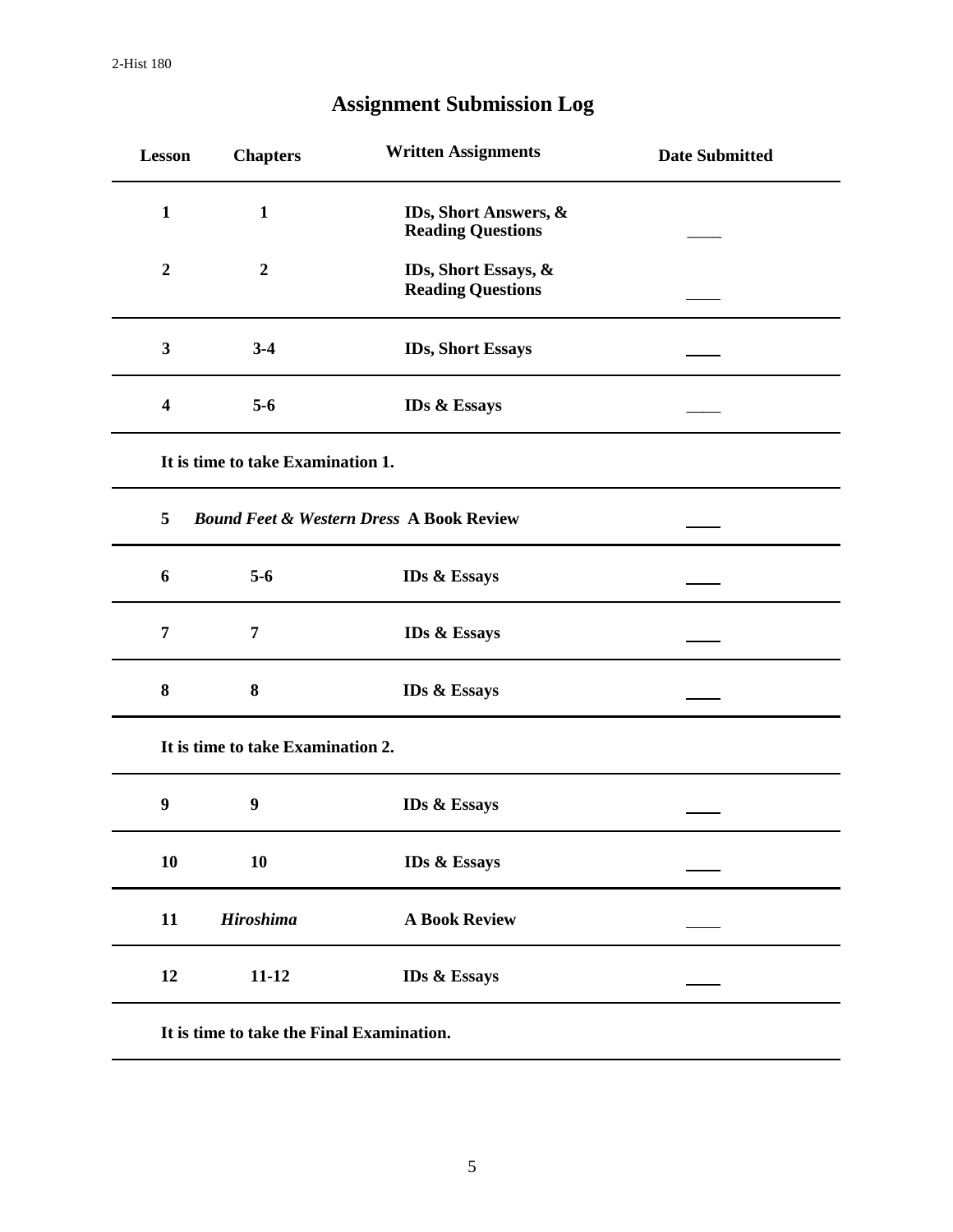#### **Lesson 1** *Early East Asia*

#### **Lesson Objectives**

The first lesson deals with the early history of East Asia in general. Students should be able to grasp the following:

- 1. Major geographical differences of East Asia from other regions in the world
- 2. Basic social and cultural framework of the region
- 3. Economic patterns of the region
- 4. Early Chinese dynasties that laid the foundation for Chinese civilization

#### **Reading Assignments**

Holcombe, Introduction & Chapter 1

#### **Important Terms**

Meaning of Japan Meaning of *Zhongguo* Oracle bones Middle Kingdom mentality The Bonze Age The Yellow River valley "The Tale of Genji" The Shang Dynasty

#### **Lecture\_\_\_\_\_\_\_\_\_\_\_\_\_\_\_\_\_\_\_\_\_\_\_\_\_\_\_\_\_\_\_\_\_\_\_\_\_\_\_\_\_\_\_\_\_\_\_\_\_\_\_\_\_\_\_\_\_\_\_\_**

#### **1. Geography**

Unlike many other early civilizations, East Asian civilization developed in relative isolation. Geographically, the region is surrounded by the Pacific Ocean in the east, the Himalayas and Tibetan plateau in the west, an expanse of deserts and mountain ranges to the north, and jungles and mountains to the south. The wet climate in the region determines its agricultural pattern, mostly rice growing.

#### **2. The People**

The major race in East Asia is known as Mongoloids, especially in China, Japan, and Korea. The very origins of the race of the Mongoloids, however, still remain unclear. One trace is the *Peking Man*, which dates back to about 400,000 B.C., discovered in a cave near China's Beijing in 1927.

Later, archaeological discoveries in Lantian near Xian in northwestern China pointed to a much earlier date, about 600,000 B.C. More recently, excavation in the southwestern Yunnan area indicated an even earlier time period to be about 2.8 million years ago. China once claimed to be the place for the origin of human beings, but it has been proven to be Africa. Residents in Asia, especially in East Asia (China, Japan, and the Korean Peninsula), have light to dark brown or yellow skin, straight black hair, a relatively flat face, and dark eyes.

#### **3. The Languages**

Almost anywhere in the world, major languages have gradually transformed from their original forms to syllabic and alphabetic forms. Only the Chinese language retains its very ancient pictographic flavor. The largest linguistic division in East Asia is the Sinitic family of language. It is what we know today as the Chinese characters.

Written language in Japan appears to be more complicated. It includes the original Japanese symbols, known as Hiragana, Chinese characters, and Katakana (for borrowed foreign words only but with a very similar pronunciation). The Japanese language has also, over time, evolved to become adaptable to European language by using the Romanized system to pronounce Japanese symbols and Chinese characters. The Korean written language had long been following the Chinese pattern by adopting the Chinese characters. In 1446 a group of Korean scholars, under the guidance of the Korean King Sejong, developed a writing system known as *han'gul,* meaning the "Korean letters." Gradually and especially in modern time, Chinese characters are being eliminated from the Korean written language.

#### **4. Early East Asian States**

Early East Asian states remained isolated from each other by keeping their separate identities. Archaeological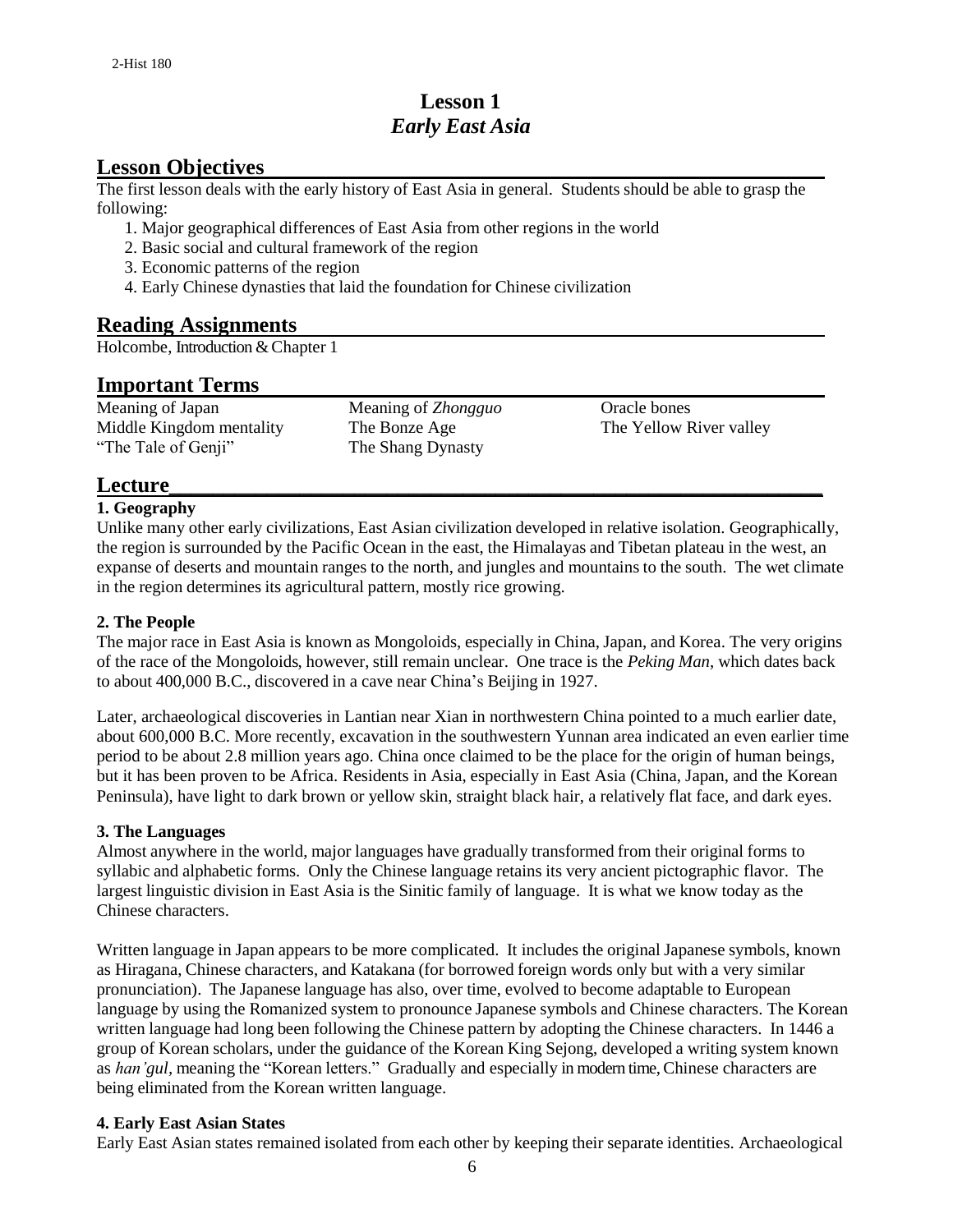#### 2-Hist 180

evidence locates prehistoric China along the Yellow River valley, with the discoveries in Yangshao and Banpo sites as the most prominent. While the origins of both Japan and Korea are often related to Chinese mythologies, the Chinese influence on these two Sinitic states is unavoidably obvious.

When China's Shang and Zhou dynasties (1600-476 B.C.) evolved with certain significant political and social developments,Japan, Korea, and other Southeast Asian areas were still experiencing the life of hunting and gathering. That would give China a great advantage of extending cultural and political influence beyond its frontier. Please keep this in mind as you are reading through more chapters to find out when Japan, Korea, and Vietnam began to take separate ways to form their own cultural identities and political characters.

#### **5. Chinese Dynastic Cycles**

Although major Chinese political system prior to 1911 was based on the emperorship, it was quite different from that in Japan. Before the Zhou Dynasty, all rulers took the title of king. But Qin Shi Huangdi, the first ruler of the Qin Dynasty (221-207 B.C.), decided to adopt the title of the emperor; therefore, he was best known as the First Emperor. Imperial succession was carried out only within each dynasty. The fall of one dynasty and the rise of another usually occurred as a result of revolt and uprising. New rulers of the new dynasty had no connection with the imperial family of the previous dynasty. Some of the Chinese dynasties were named after the ruling family, such as Zhou and Qin. Other rulers carefully selected certain Chinese characters for their specific meanings as the names of the dynasties. Yuan, for example, was chosen by the Mongol ruler to refer to the "origins" or the "beginning" of the Mongol Dynasty in China. Ming, meaning "radiance/brilliance" and "light," was used to offset the Mongol's rule. When the Manchus (who were considered barbarian foreigners by the Chinese) overran the Ming Dynasty in 1644, they chose the Chinese character "Qing," meaning "putting out the light/fire (of the Ming Dynasty) with water."

In summary, the features of Chinese dynastic cycles are distinct from that of the Japanese imperial line. The Japanese imperial system has remained unbroken in succession since the legendary date of 660 B.C., when the Sun Goddess sent her great grandson to establish the first Japanese state on the Yamato plain.

#### **Written Assignments**

There will be identifications, short answers, and a list of questions raised by students throughout the reading assignment. Please write down each item before answering it. Without complying with this rule, the written assignment will be returned to the student for revision.

#### **1. Identifications**

When answering the IDs, make sure to include what, where, when, who, how, wherever applicable, and most importantly, the *historical significance*, of each item. *A sample identification answer is provided on page 48.* 

| Meaning of Zhongguo | Oracle bones        | Middle K  |
|---------------------|---------------------|-----------|
| The Bonze Age       | "The Tale of Genji" | The Yello |

ingdom mentality ow River valley

#### **2. Short Answer Questions**

Short answer requires only a couple of paragraphs.

- 1) What are the major geographical features of East Asia? How does geography determine the early developments in government and economy in the region?
- 2) Identify the two major river systems in China and their locations. Based on your reading, what role did the river systems play in the early development of Chinese civilization?
- 3) Identify major similarities and differences of the three written languages in East Asia (the Chinese, the Japanese, and the Korean).
- 4) Summarize the major characteristics of China's Shang Dynasty.